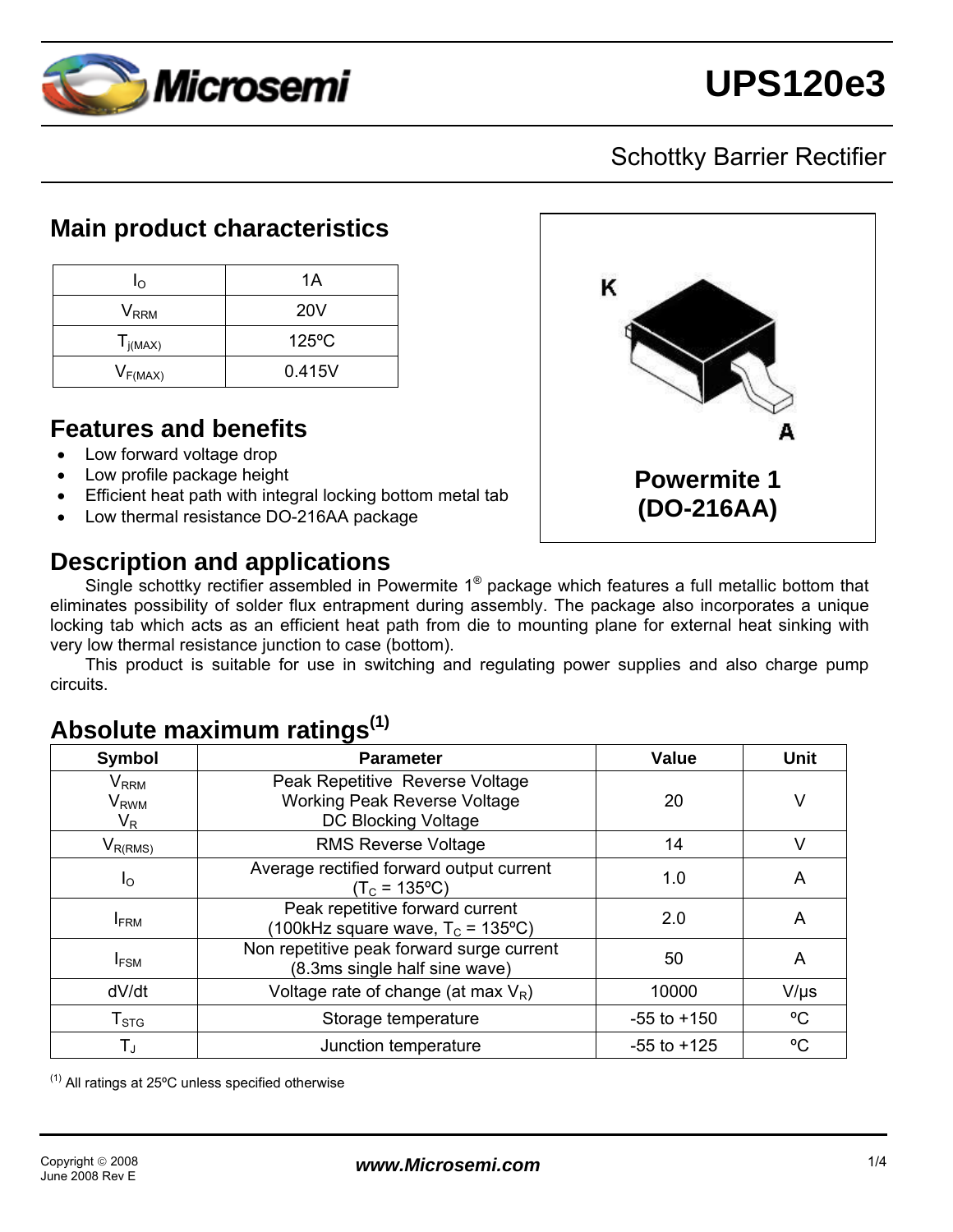

# Schottky Barrier Rectifier

# **Characteristics**

### **Static Electrical Characteristics**

| Symbol               | <b>Parameter</b>                         | <b>Test Conditions</b> |               | <b>Typ</b> | max   | <b>Units</b> |
|----------------------|------------------------------------------|------------------------|---------------|------------|-------|--------------|
|                      |                                          |                        | $I_F = 0.1 A$ |            | 0.34  |              |
| $V_F^{(2)}$          | Maximum forward voltage                  | $T_J = 25^{\circ}C$    | $I_F = 1.0 A$ |            | 0.45  | V            |
|                      |                                          |                        | $I_F = 3.0 A$ |            | 0.65  |              |
|                      |                                          | $T_J = 85^{\circ}C$    | $I_F = 0.1 A$ |            | 0.25  |              |
|                      |                                          |                        | $I_F = 1.0 A$ |            | 0.415 |              |
|                      |                                          |                        | $I_F = 3.0 A$ |            | 0.67  |              |
| $I_R$ <sup>(2)</sup> | Maximum instantaneous<br>reverse current | $T_J = 25^{\circ}C$    | $V_R = 20V$   |            | 0.40  | mA           |
|                      |                                          |                        | $V_R = 10V$   |            | 0.10  |              |
|                      |                                          | $T_J = 85^{\circ}C$    | $V_R = 20V$   |            | 25    |              |
|                      |                                          |                        | $V_R = 10V$   |            | 18    |              |
| $C_T$                | Junction capacitance                     | $V_R$ = 5V, f = 1MHz   |               | 80         |       | pF           |

 $<sup>(2)</sup>$  Measured with a test pulse of 380 $\mu$ s to minimize self-heating effect</sup>

### **Thermal Characteristics**

| Symbol                           | <b>Parameter</b>                   | Value | Unit |
|----------------------------------|------------------------------------|-------|------|
| $R_{\rm \scriptscriptstyle OJC}$ | Junction to case (bottom)          | 15    | °C/W |
| K⊝JA                             | Junction to ambient <sup>(3)</sup> | 240   | °C/W |

<sup>(3)</sup> Mounted on FR-4 PC board using 1oz copper with recommended minimum foot print



Reverse power dissipation and the possibility of thermal runaway must be considered when operating this device under any reverse voltage conditions. Calculations of  $T_J$  therefore must include forward and reverse power effects. The allowable operating  $T_J$  may be calculated from the equation:

 $T_J = T_{J \text{ max}} = r(t) (Pf+Pr)$  where

r(t) = thermal impedance under given conditions.

Pf = forward power dissipation, and

Pr = reverse power dissipation

This graph displays the de-rated allowable  $T_J$  due to reverse bias under DC conditions only and is calculated as  $T_J = T_{J\text{ max}} - r(t)$  Pr, Where r(t)=Rthja. For other power applications further calculations must be performed.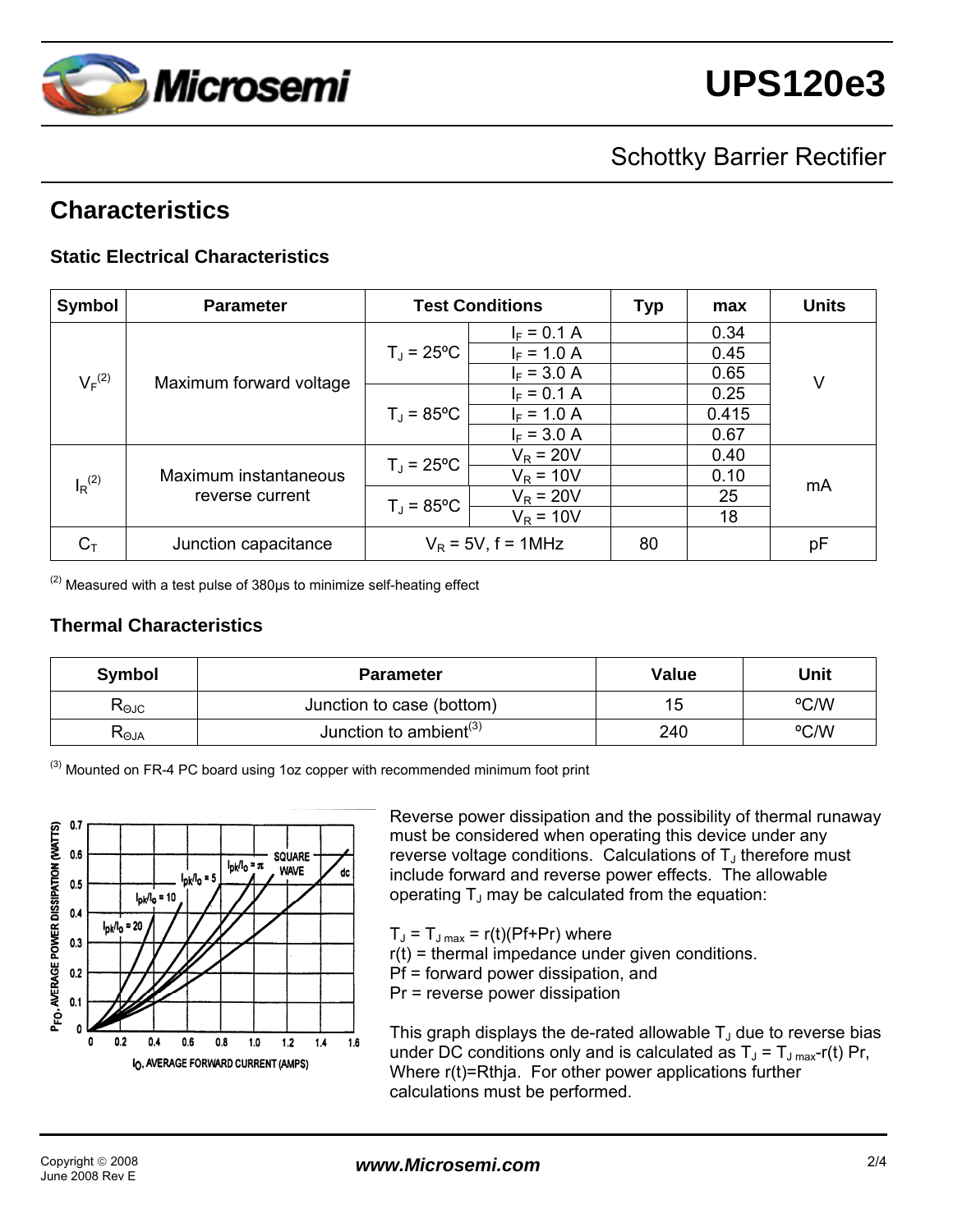

# Schottky Barrier Rectifier



**Thermal Impedance Junction to Ambient** 

# **Mechanical Characteristics**

#### **Physical dimensions**